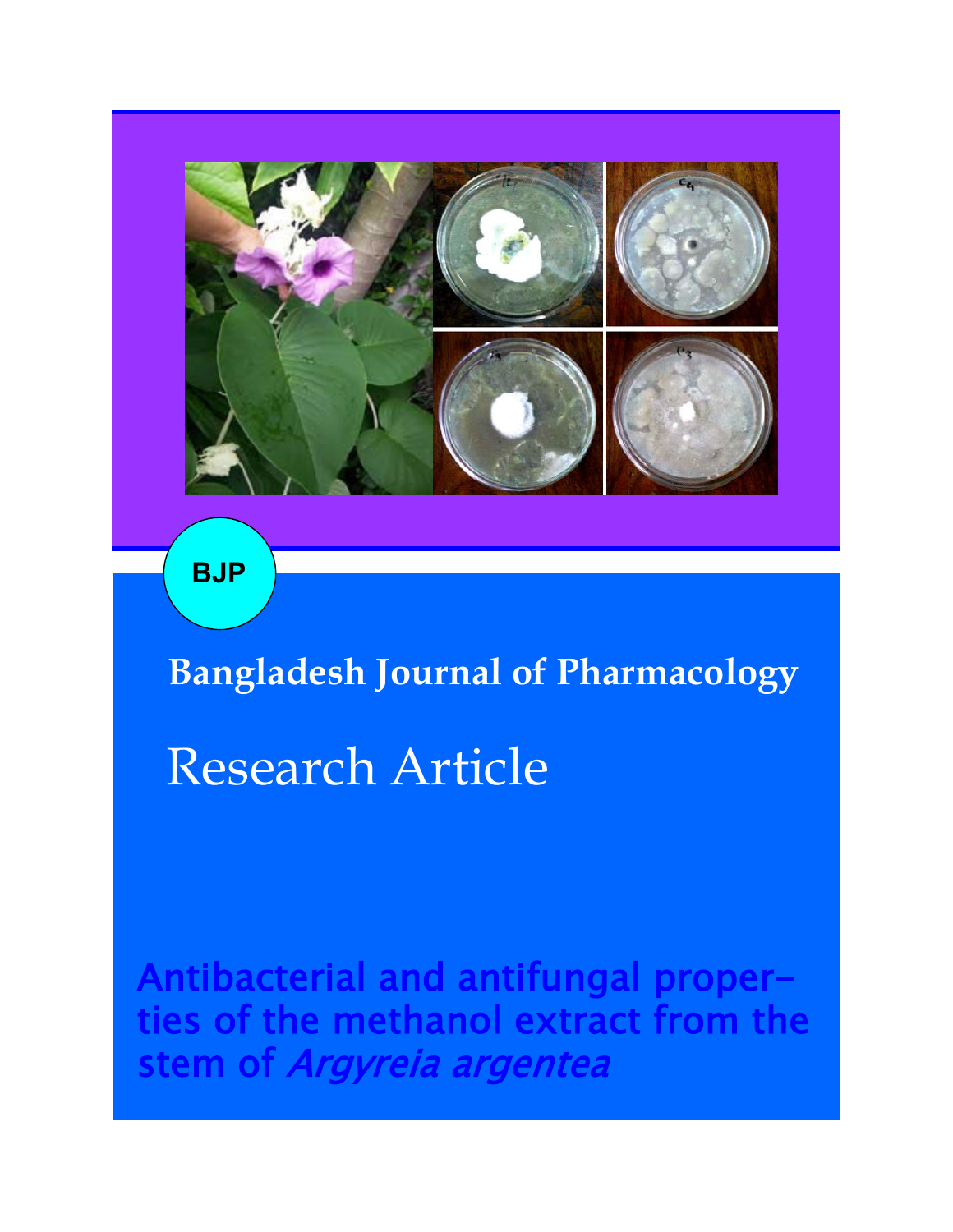A Journal of the Bangladesh Pharmacological Society (BDPS) **Bangladesh J Pharmacol 2010; 5: 41-44**

Journal homepage: www.banglajol.info Abstracted/indexed in Academic Search Complete, Agroforestry Abstracts, Asia Journals Online, Bangladesh Journals Online, Biological Abstracts, BIO-SIS Previews, CAB Abstracts, Current Abstracts, Directory of Open Access Journals, EMBASE/Excerpta Medica, Google Scholar, HINARI (WHO), Interna-<br>tional Pharmaceutical Abstracts, Open J-gate, Science Citation Index Expande

**ISSN**: 1991-0088

# Antibacterial and antifungal properties of the methanol extract from the stem of *Argyreia argentea*

# **Md. Atiar Rahman<sup>1</sup> , Taslima Ahsan<sup>1</sup> and Saiful Islam<sup>2</sup>**

*<sup>1</sup>Department of Biochemistry and Molecular Biology, University of Chittagong, Chittagong 4331, Bangladesh; <sup>2</sup>Bangladesh Council for Scientific and Industrial Research, Chittagong, Bangladesh.*

#### **Article Info**

Received: 2 April 2010 Accepted: 31 May 2010 Available Online: 8 June 2010 DOI: 10.3329/bjp.v5i1.4700

Cite this article: Tahman MA, Ahsan T, Islam S. Antibacterial and antifungal properties of the methanol extract from the stem of *Argyreia argentea.* Bangladesh J Pharmacol. 2010; 5: 41-44.

#### **Abstract**

Antibacterial properties of methanol extract of *Argyreia argentea* stem was studied on Gram positive and Gram negative bacteria by disc diffusion method. The extract showed zone of inhibition against Gram positive bacteria *(Bacillus cereus, B. subtilis, B. megaterium and Staphylococcus aureus)* and Gram negative bacteria [*E. Coli, Salmonella typhae, S. paratyphae, Pseudomonous sp. (I), Pseudomonous sp. (II) and Shigella sonnei*]. In addition, the extract was found effective against some fungi like *Aspergillus flavous, Fusarium equiseti, Altenaria alternate, Aspergillus niger, Colletotrichum corphori*.

# **Introduction**

*Argyreia argentea (*family Convolvulaceae) is an evergreen shrub that is mainly found in different districts of Bangladesh (Uddin, 2006). It is widely used by the tribal communities of Chittagong Hill tracts (locally known to Chakma as *bitarak rupar tola ludi*) for the treatment of various diseases (boils, gastric, tumor, marasmus, paralysis and spermaforrhoea). However, a few scientific evaluations of this plant have been documented. This study interests to evaluate the antibacterial and antifungal activity of *A. argentea* methanol extract.

# **Materials and Methods**

#### *Collection of plant*

The stems of *A. argentea* were collected from Chittagong Hill tracts, Bangladesh, in January 2009. The plant was taxonomically identified and authenticated by Bangladesh National Herbarium, Mirpur, Dhaka. The specimen is preserved in Bangladesh National Herbarium under the Plant Accession No. 34198.

# *Preparation of crude extract*

The fresh stems of *A. argentea* were washed with distilled water immediately after collection. The collected stems were chopped into small pieces, air dried at room temperature for about 20 days and ground into powder to store in an airtight container. 790 g powder was macerated in 8 L pure methanol (99% Anal-R) for 7 days at room temperature with occasional stirring. Methanol extract, 7 days later, was filtered off through a cotton plug and finally with a Whatman No. 1 filter paper. The extract was concentrated under reduced pressure below 50°C through rotatory vacuum evaporator. The concentrated extracts were collected in an eggplant flask and allow to air dry for complete evaporation of methanol. The whole process was repeated three times and finally, 15 g greenish colored, concentrated stem extract was obtained  $(1.9\% \text{ w/w})$ which was kept in refrigerator to 4°C.

#### *Bacterial strains*

Gram positive (*Bacillus cereus, B. subtilis, B. megaterium* and *Staphylococcus aureus*) and Gram negative (*E. Coli, Salmonella typhae, S. paratyphae, Pseudomonous* sp. (I),



This work is licensed under a Creative Commons Attribution 4.0 License. You are free to copy, distribute and perform the work. You must attribute the work in the manner specified by the author or licensor.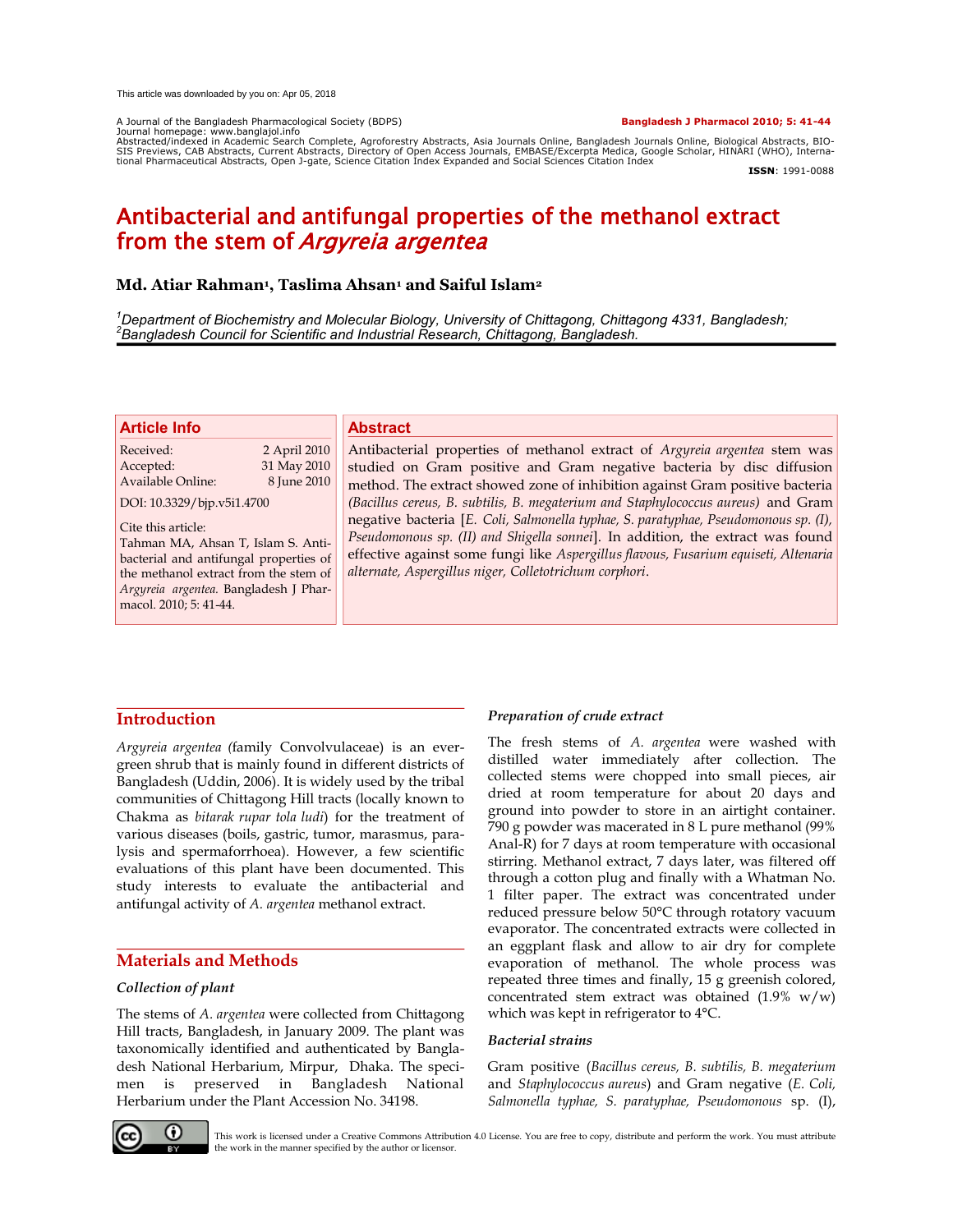*Pseudomonous* sp. (II) and *Shigella sonnei*) bacterial species were used.

#### *Fungal strains*

Three human pathogens (*Aspergillus fumigates, A. flavous* and *A. niger*) and three plant pathogens (*Fusarium equiseti, Altenaria alternate* and *Colletotrichum corphori*) were used.

#### *Preparation of stem extracts solution*

A measured amount of 200 mg *A. argentea* stem extract was dissolved in 2 mL of methanol to give a solution of known concentration (100 pg/pL). Methanol was chosen as solvent because, in addition to the complete dissolution of the crude extracts, it has no inhibitory effect on the cultures.

#### *Preparation of sample discs*

The sample discs of about 4 mm in diameter were cut by punching machine from Whatman No. 1 filter paper. The discs were taken in a petri dish and sterilized by autoclave, dried in oven at 180°C.

#### *Standard antibiotic disc*

Kanamycin antibiotic disc (Oxoid, England,) with concentrations of 30 pg/disc was used as standard to compare with the sample.

#### *Assay for antibacterial activity*

Antibacterial activity of plant extract was determined by disc diffusion method (Bauer et al., 1966). All the test bacterial species were collected from the Research Laboratories of the Department of Microbiology, University of Chittagong. Dried filter paper discs (4 nm in diameter) impregnated that controls the diffusion of molecules through agar gel. The plates were then incubated at 37°C for 24 hours to allow maximum growth of the microorganisms. If the test materials have any antibacterial activity, it will inhibit the growth of the microorganisms giving the clear distinct zone around the disc called "zone of inhibition". The antibacterial activity of the test material was determined by measuring the diameter of the zones of inhibition in millimeter with transparent scale.

#### *Standard antifungal disc*

Grisofulvin (Glaxosmithkline, Chittagong) 100 pg/mL was used as standard to compare the tested results under identical conditions.

#### *Assay for antifungal activity*

The poisoned food technique (Grover and Moore, 1962) was used to screen for antifungal activity of plant extract. Potato Dextrose Agar (PDA) was used as a culture medium. Each extract was dissolved in methanol and then mixed with sterilized PDA to obtain a final concentration of 2 mg/mL. From this 20 mL

medium of each extract was poured into separate sterilized petri plate and allowed it to solidify. Inoculation was done at the center of each plate with a 5 mm mycelium block for each fungus. Mycelium block was prepared with the help of cork borer from the growing area of a five day old culture of the test fungi PDA. The blocks were placed at the center of each petriplate in an inverted position to get greater contact of the mycelium with the culture medium. The inoculated plate was incubated at 25°C. The experiment was repeated for three times. Proper control (PDA) without extracts was also maintained. After five days of incubation the diameter of fungal colony was measured in mm.

The percentage of inhibition of mycelial growth of the test fungus was calculated by the following formula:-

$$
I = \frac{(-T)}{C}
$$
\n
$$
I = \frac{-1 - 2 \times 100}{C}
$$

Where,  $I =$  Percentage of inhibition;  $C =$  Diameter of the fungal colony in control;  $T =$  Diameter of the fungal colony in treatment.

#### **Results**

Table I showed that 1,000 pg/disc of extract exhibited 13, 14, 10 and 15 mm zone of inhibition against Gram positive bacteria *Bacillus cereus*, *B. subtilis*, *B. megaterium* and *Staphylococcus aureus* respectively, and 14, 13, 10, 14, 12 and 12 mm zone of inhibition against Gram negative bacteria namely *E. coli, Salmonela typhi, Salmnela paratyphi* (Figure 1A)*, Pseudomonous sp. (I)*  (Figure 1B)*, Pseudomonous sp. (II)* (Figure 1C) and *Shigella sonnei* (Figure 1D)*,* respectively*.* On the other hand, standard antibiotic kanamycin (30 μg/disc) showed more significant antibacterial activity against all tested Gram positive and Gram negative bacteria showing the larger zone of inhibition in every case. This results indicate that *A. argentea* stem extract has promising antibacterial activity. In the assay of antifungal activity (Table II), *A. argentea* stem extract inhibited the mycelia growth of *Aspergillus flavous, Fusarium equiseti* (Figure 2B)*, Altenaria alternate* (Figure 2A) and *Colletotrichum corphori* with the %inhibition of 44.4, 66.7, 44.4 and 75.6%, respectively, whereas no inhibition was observed against *Aspergillus niger* (Figure 2C) and *Aspergillus fumigates*.

# **Discussion**

Plants produce a huge variety of secondary compounds as natural protection against microbial and insect attack. Some of these compounds are toxic to animals,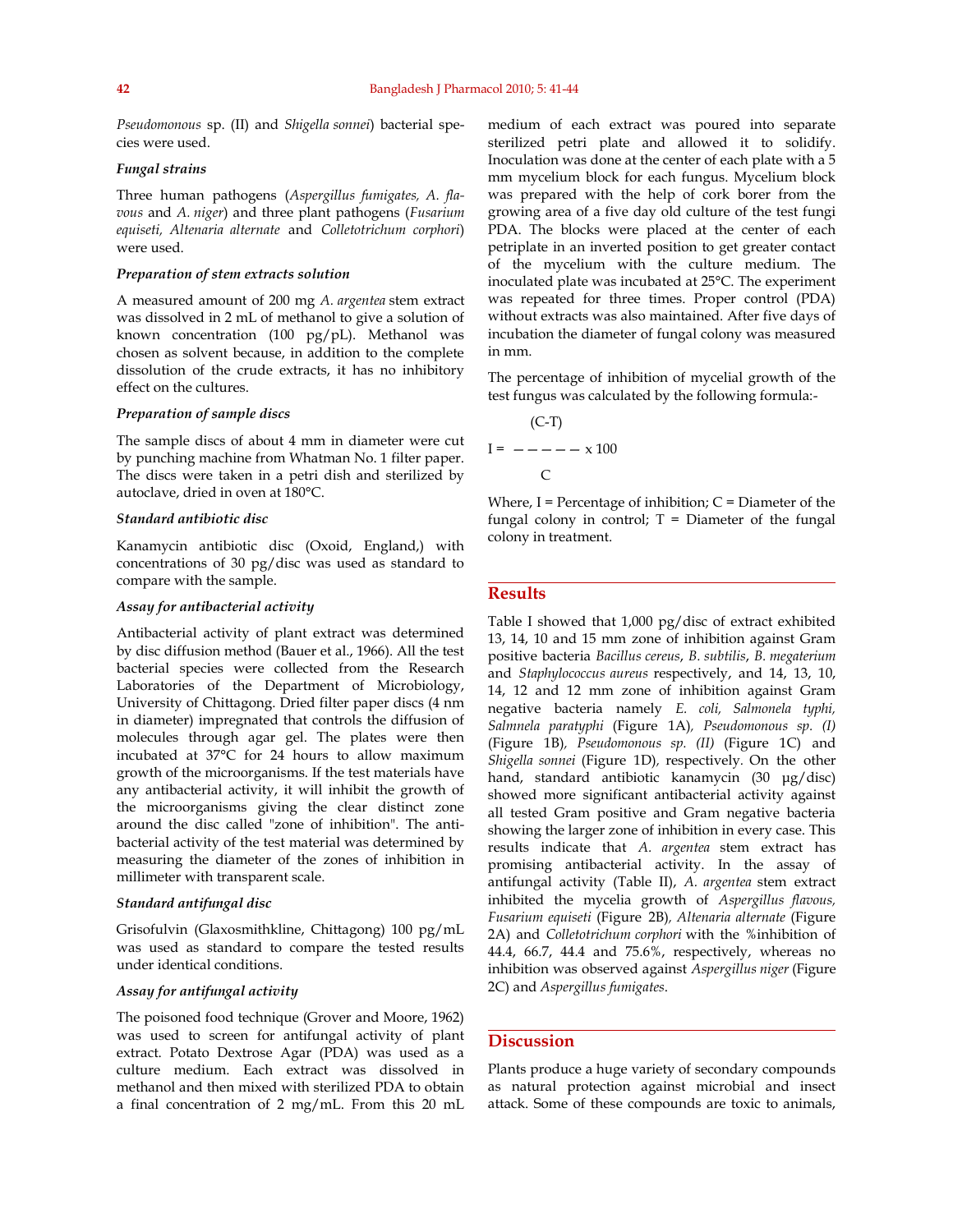| <b>Table I</b>                                  |                                             |                                                          |  |  |
|-------------------------------------------------|---------------------------------------------|----------------------------------------------------------|--|--|
| Diameter of zone of inhibition against bacteria |                                             |                                                          |  |  |
| Bacteria                                        | Diameter of zone of inhibition (mm)         |                                                          |  |  |
|                                                 | Kanamycin<br>$(30 \text{ pg/disc})$<br>(mm) | A. argentea extract<br>$(1,000 \text{ pg/disc})$<br>(mm) |  |  |
| Gram positive bac-<br>teria                     |                                             |                                                          |  |  |
| Bacillus cereus                                 | 28                                          | 13                                                       |  |  |
| Bacillus subtilis                               | 32                                          | 14                                                       |  |  |
| Bacillus megatari-<br>um                        | 26                                          | 10                                                       |  |  |
| Staphylococcus<br>aureus                        | 30                                          | 15                                                       |  |  |
| Gram negative<br>bacteria                       |                                             |                                                          |  |  |
| E. Coli                                         | 30                                          | 14                                                       |  |  |
| Salmonella typhae                               | 30                                          | 13                                                       |  |  |
| Salmonella para<br>typhae                       | 30                                          | 10                                                       |  |  |
| Pseudomonous Sp.<br>(I)                         | 29                                          | 14                                                       |  |  |
| Pseudomonous Sp<br>(II)                         | 30                                          | 12                                                       |  |  |
| Shigella sonnei                                 | 28                                          | 12                                                       |  |  |



Figure 1: Zone of inhibition showed by the *A. argentea* extract (A-C) against the bacterial strains (A) *Salmonella para typhae*; (B) *Pseudomonous Sp. (I)*; (C) *Pseudomonas Sp. (II)* and (D) *Shigella sonnei* (inhibition zone in presence of kanamycin) Figure 2: Percentage of fungal growth inhibition showed by the

but others may not be toxic. Indeed, many of these compounds have been used in the form of whole plants or plant extracts for food or medical applications in human (Wallace, 2004) because plants are the natural reservoir of many antimicrobial, anti-cancer agents, analgesics, anti-diarrheal, antifungal as well as various

# **Table II**

# *In vitro* **antifungal activities of** *A. argentea* **extract**

| Fungus                       | % inhibition of fungal mycelial<br>growth |                       |
|------------------------------|-------------------------------------------|-----------------------|
|                              | A. argentea extract                       | Grisofulvin           |
|                              | $(2 \text{ mg}/ \text{ mL})$              | $(100 \text{ pg/mL})$ |
| Human pathogen               |                                           |                       |
| Aspergillus fumiga-<br>tus   | $\Omega$                                  | 0                     |
| Aspergillus flavous          | 44.4                                      | 66.7                  |
| Aspergillus niger            | $\Omega$                                  | 22.2                  |
| Plant pathogen               |                                           |                       |
| Fusarium equiseti            | 66.7                                      | 72.2                  |
| Altenaria alternata          | 44.4                                      | 66.7                  |
| Colletotrichum cor-<br>phori | 75.6                                      | 66.7                  |



*A. argentea* stem extract against the fungal strains (A) *Altenaria alternate;* (B) *Fusarium equiseti;* (C) *Aspergillus niger.* Left column is treated and right column is control

therapeutic activities (Lucy and DaSilva, 1999). Acceptance of medicines from such plant origin as an alternative form of healthcare is increasing because they